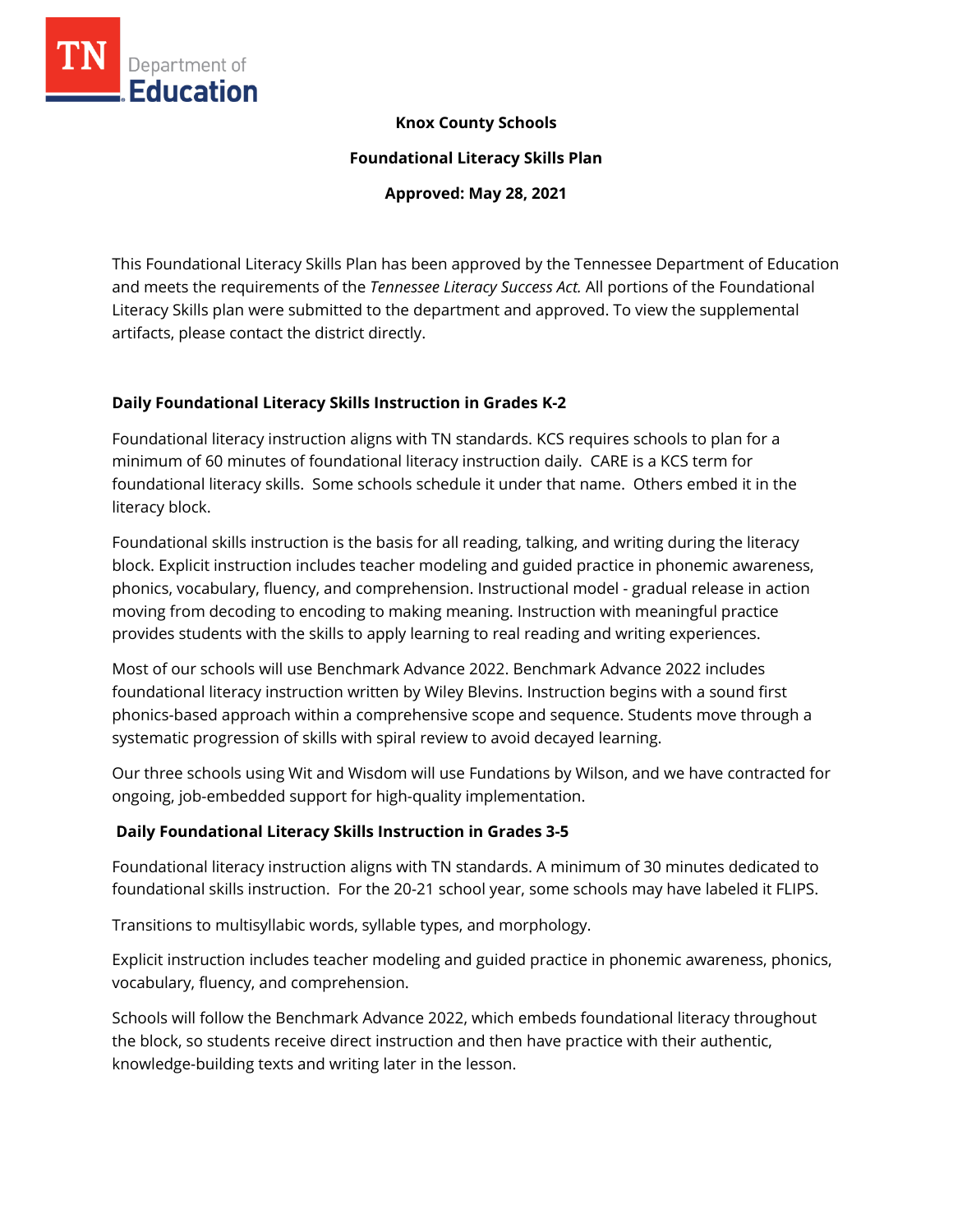Department of Education

### **Approved Instructional Materials for Grades K-2**

Benchmark - K-5 Advance

## **Approved Instructional Materials for Grades 3-5**

Benchmark - K-5 Advance

## **Additional Information about Instructional Materials**

We have a waiver for four of our schools with grades 3-5 to continue using Wit and Wisdom. Three of them have K-2 programs and will use Wit and Wisdom with Fundations for their foundational component. We have a waiver to allow the K-2 programs to use Wit and Wisdom with Fundations.

# **Universal Reading Screener for Grades K-5. This screener complies with RTI<sup>2</sup>and Say Dyslexia requirements.**

Aims Web Plus

### **Intervention Structure and Supports**

KCS prioritizes intervention, as early as possible, to prevent reading difficulty in later years. All members of the central office reading team sit on the Knox County Dyslexia Board and participate in International Dyslexia and Tennessee Dyslexia professional development and advocacy. Schools are required to submit schedules showing where students who are determined to need intervention will receive 30 minutes of Tier II evidence-based intervention or Tier III evidence-based intervention (i.e., Voyager Passport, SPIRE, Wilson Reading, Rewards, Language!Live, Reading Mastery, Heggerty, Corrective Reading) . They are required to use interventions that correspond to the students' areas of deficit to address the specific skill gaps identified through the universal screener and additional diagnostics. The RTI2 teams at each school meet to review each student's data and class performance to determine the best intervention for each student. They continue meet every 4  $\frac{1}{2}$ weeks throughout the school year to review progress monitoring data and class performance in order to make recommendations about continuation or adjustment to the intervention plan. KCS included some sample intervention schedules, but they are subject to change based on student need. The six RTI2 facilitators along with the RI2 specialist work with schools to review individual student data and to structure programming that is responsive to student needs.

## **Parent Notification Plan/Home Literacy Reports**

KCS will send home the Aims Web Plus report after each of the three benchmark periods for all students in grades K-6 and annually for students in grades 7 and 8. Families will also receive a Characteristics of Dyslexia Letter for students for whom it applies. Letters regarding the characteristics of dyslexia will be sent at the time of identification. The Aims Web Benchmark letter explains the role of benchmark assessment, provides a narrative and a box and whisker graph to show parents where their children are testing according to national norms and how to interpret the data. It also tells parents if students need to progress as they are or if they need to be considered for enrichment or intervention. The Characteristics of Dyslexia Letter is based on deeper diagnostics after the Benchmark for students who are flagged by the benchmark assessment or who are identified by their teachers based on classroom assessments. It identifies the specific areas of deficit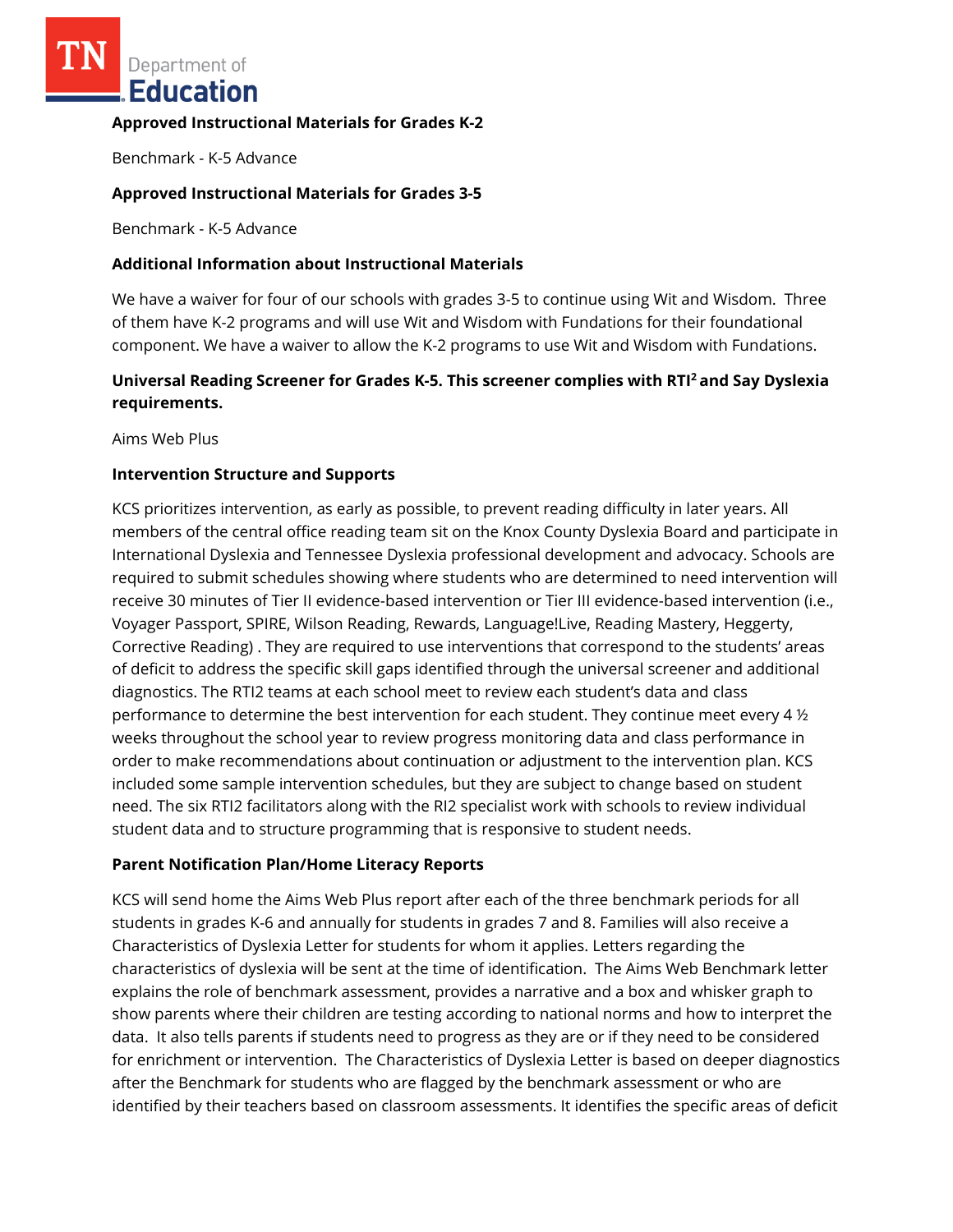Department of Education

for the student and identifies the evidence-based intervention that the school will use to fill the skill gap. Both letters provide information about the importance of 3<sup>rd</sup> grade reading proficiency and suggest no-cost at home strategies to support students and direct the parents to the KCS RTI2 and Reading websites which will have additional explanation, guidance, and support beginning in August 2021. The website has been developed by the KCS Reading Department and the RTI2 Department. UTK literacy faculty and the Knox County Dyslexia Council have provided feedback about the information and utility of the website to inform parents of the components of reading, strategies that they can use at home, and directions for advocating for their child should they notice reading difficulty. Because we could only upload two documents below, we selected two that address different ways that we communicate based on the child's individual needs. Here is a link to a folder with many templates that KCS uses to communicate with families regarding their children's reading progress.

https://drive.google.com/drive/folders/1v4v2Hn4LKVSCkAYPj7fOhR\_x9WlZWGj?usp=sharing

## **Professional Development Plan**

The Year-Long Reading Course (YLRC) is grounded in the science of reading and cognitive science, and it takes place for 10 half-days from August to May. The course includes a job-embedded bridge to practice to demonstrate knowledge and competency. The bridge to practice means that they have to implement what they learned with their classroom and submit evidence as their assignment.

Providers have completed LETRS training in Foundational Literacy and Literacy and Writing. Three of the providers have a Reading Specialist degree. All of them have been trained by Dr. Louisa Moats or her colleagues and adjust the curriculum with her permission. Adjustments have been made to recognize progress in cognitive science and the 9 principles of learning.

The course moves through a progression of introducing teachers to the Simple View of Reading and Ehri's Hourglass of Reading Progression and emphasize the importance of phonemic awareness for the underpinning of reading proficiency. The course goes on to emphasize the need for attention to handwriting, decoding, auditory review, encoding (word building), high frequency words, the structure of the language, and assessment. The pedagogical philosophy is anchored in explicit, systematic, multisensory instruction with spiral and review. Teachers develop systems for assessing the constrained skills to solidify the upper skills in Scarborough's Reading Rope and develop strategies for continuing to develop the unconstrained skills at the lower end of the rope through a knowledge-based curriculum with attention on vocabulary, language structure, and content knowledge.

All teachers new to Knox County attend this course in their second year of teaching in the district. To date, KCS has 350 teachers who will need this course in school year 21-22. Plans include running 10 cohorts to keep the groups manageable with feedback and support. For teachers who have been through the Year-Long Reading Course (based on Sopris and the work in the field of cognitive science) KCS has ongoing professional development available in Canvas (self-paced). KCS also does a refresher for foundational literacy professional development three times per year (in-person and synchronous). Because professional development rarely transfers to practice without job-embedded support, 5 district personnel form an Elementary Reading Team, and they work with Elementary